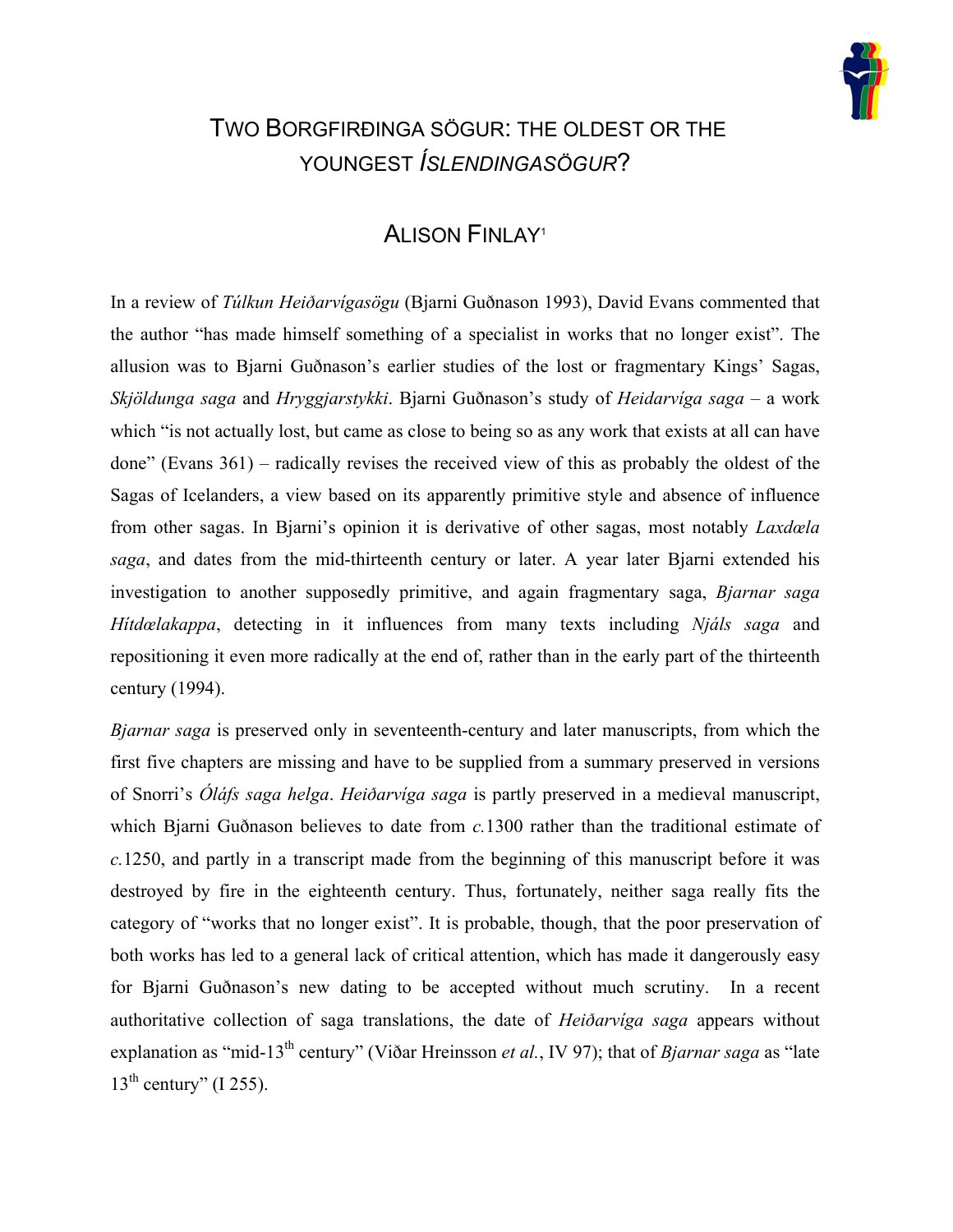

Initial critical reception of *Túlkun Heiðarvígasögu*, though, was more sceptical. Evans found that the central thesis "leaves me on the whole unconvinced" (364). Theodore M. Andersson's verdict on the assertion of influence from *Laxdœla saga* on *Heiðarvíga saga*, crucial to the proposed late dating, was that "the criteria seem to me quite uncertain" (1995, 451), and on the saga's awkwardness of style, "it remains difficult to imagine that the level of writing in *Heiðarvíga saga* postdates the prose standard established by such masterpieces as *Egils saga*, *Gísla saga*, and *Laxdœla saga*" (450). In the nature of things, Bjarni Guðnason's Festschrift article on the date of *Bjarnar saga* has received less evaluation (but see Finlay 2000, l–lii). A recent literary survey deferred judgement, commenting on Bjarni Guðnason's reading of *Heiðarvíga saga*, "Þetta sýnir hve ótraustar eru niðurstöður um aldur Íslendingasagna, en rétt mun að bíða átekta og sjá hvernig röksemdum Bjarna farnast þegar aðrir fræðimenn taka að grandskoða þær" (Böðvar Guðmundsson *et al.*1993, 113) [this shows how unreliable are conclusions about the age of the Sagas of Icelanders, but it is necessary to await developments and see how Bjarni's arguments fare under the scrutiny of other scholars], and acknowledging his theory on *Bjarnar saga* only in passing: "Lengst af hefur verið talið að hún sé fremur gömul, eða frá fyrri hluta 13. aldar, en það hefur nýlega verið dregið í efa" (98) [It has usually been considered that it is rather old, or from the earlier part of the thirteenth century, but doubt has recently been cast on this]. But the further evaluation anticipated here, and which such a thorough and radical study as *Túlkun Heiðarvígasögu* deserves, has not followed (see also Vésteinn Ólason 1998, 253 n. 46). This paper aims to address Bjarni Guðnason's claims in greater detail, in the context of some comments on the methodology of saga dating.

The inconclusive re-dating of sagas is, of course, not new. Jónas Kristjánsson's relocation of *Fóstbrœðra saga* towards the end rather than the beginning of the thirteenth century, proposed in 1972, is still neither universally accepted nor dismissed; nor have Dietrich Hofmann's arguments for the earlier dating of *Reykdœla saga* (1972), or Stefán Karlsson's of *Fljótsdœla saga* (1994), been scrutinized in detail. Significantly, all the sagas mentioned here as candidates for revised dating are oddities among the *Íslendingasögur*: their eccentricity or ineptitude of narrative style has allowed them to be labelled as primitive and archaic, seemingly predating the conventions established in what has been constructed as the communal activity of saga construction. Essentially Bjarni Guðnason and other re-daters are calling in question the perhaps ill-founded assumption that saga-writers worked in the full awareness of the achievements of their predecessors and contemporaries, and this is perhaps a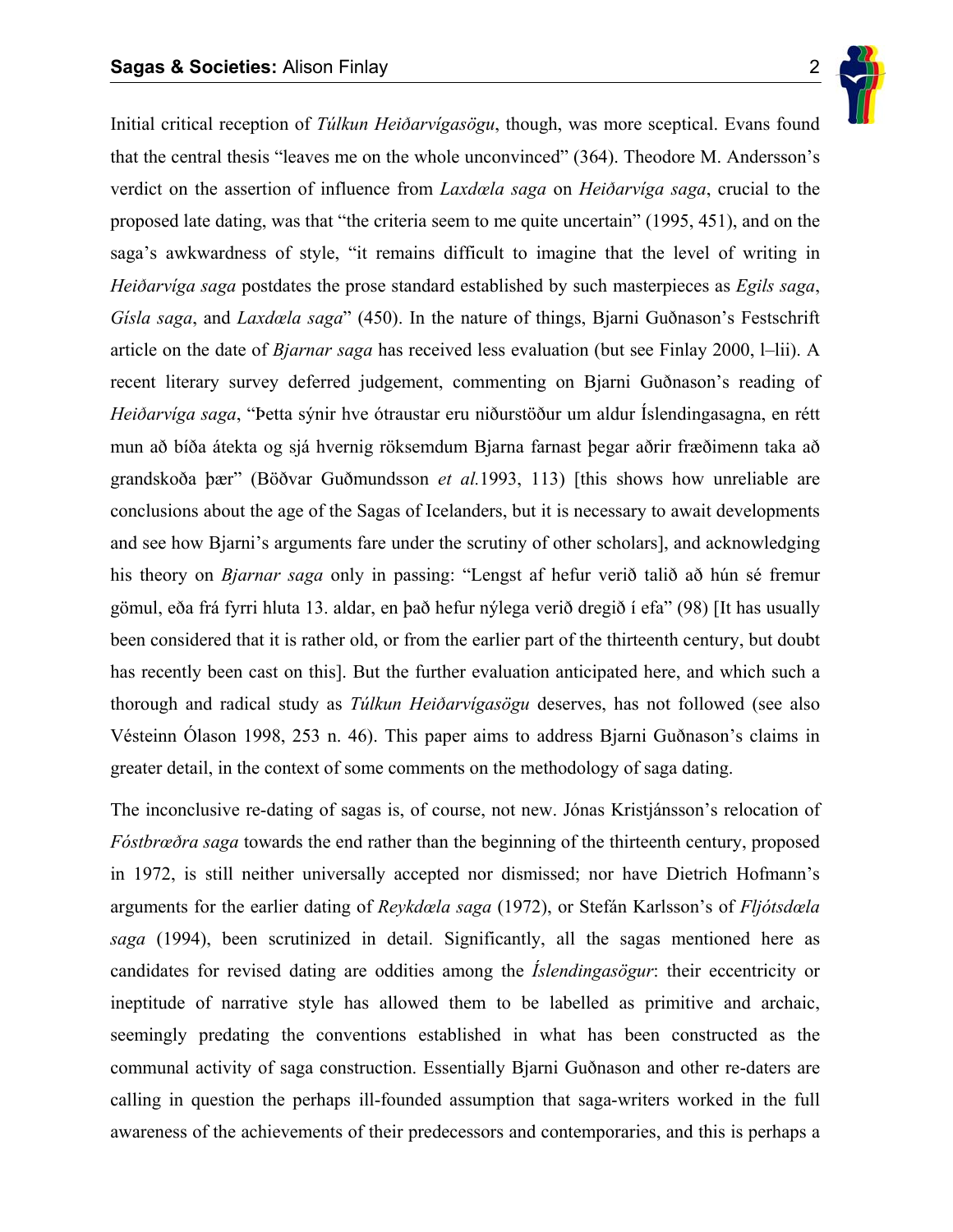

development that reflects a change in fashion in our attitude to the sagas, which we are now more inclined to see as the creations of individual authors rather than impersonal products of tradition.

In the words of Einar Ólafur Sveinsson, "Of all the means of deciding the ages of sagas, it is their literary relations which are the most fruitful" (1958, 76). The underlying premise of his handbook on dating the sagas is that every saga writer would have known every saga that had been written before his own, and that therefore a saga lacking allusions to, or less overt influence from, other texts could be assumed to be early. This fails to take account of the possibility that a less learned saga writer in one part of the country – especially one whose style showed signs of amateurishness or eccentricity – might have known little and cared less about literary developments elsewhere, or that, as Einar Ólafur Sveinsson goes on to acknowledge, "an unskilful author of later times might perhaps show a similar clumsiness in his first work". The methodology of dating largely on the grounds of literary relations was derived from works that were in contact with the learned main stream, and is not adapted to more individualistic or amateurish endeavours that may have flourished alongside it.

It is revealing that Einar Ólafur Sveinsson goes on to say of this reliance on literary relations as a dating criterion, "It is well known that this is the case with the Kings' Sagas, but the same conditions apply to the Family Sagas, although research is not so far advanced" (77). Here he acknowledges that, in the development of a methodology for dating the *Íslendingasögur*, certain criteria were transferred from investigations of a similar kind on historical texts. But the analogy may rest on a false assumption. As Theodore Andersson has said, "Unlike the family sagas, which almost never tell the same story twice, the kings' sagas tell the same story, especially the biographies of the Norwegian kings, many times" (1985, 197). The analogy with the *konungasögur* works to some extent where sagas do share the same or related material, but does little to account for the anomalous texts discussed here. The problem is exacerbated since most of the *Íslendingasögur* do not exist in manuscripts from the thirteenth century. As we have no access to the early forms of these texts, we are forced to base our conclusions on the versions we have, even where the manuscripts are no earlier than the seventeenth century. The writers of *konungasögur*, by contrast, because of their constant sharing of material, were participating in a continuing process of cross-reference, and we often have a glimpse of earlier versions of existing works through those that made use of them.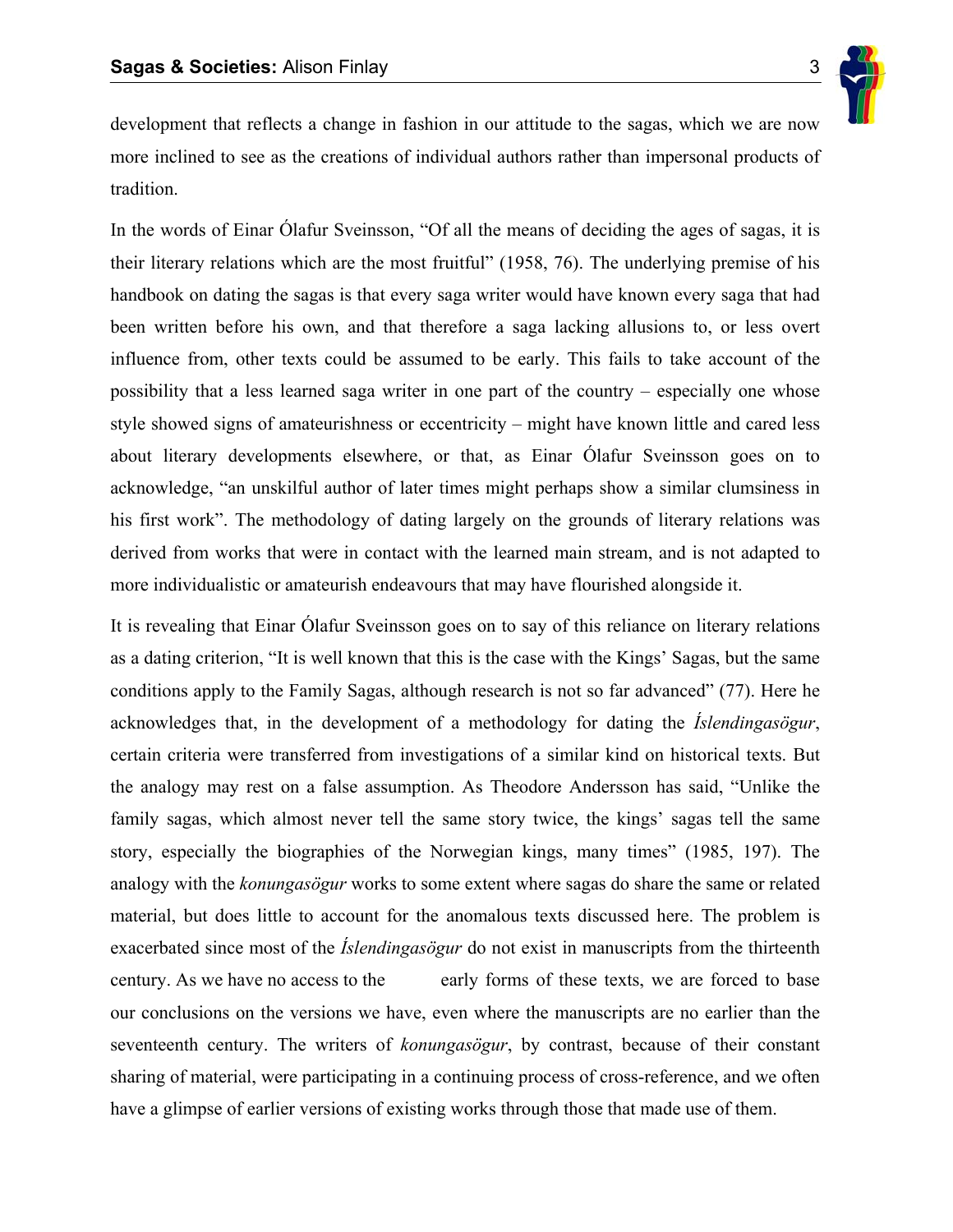

Literary relations are at least more concrete than judgements about style. In his chapter on "artistry", Einar Ólafur cautiously advances the theory that a clumsily written saga is likely to be early:

We might well suppose that such accomplishments developed gradually; at the beginning authors had less control over their material, but this developed as more sagas were written. [. . .] It is reasonable to expect that the sagas which were written first would show certain marks of the primitive, if only we can detect them. But an unskilful author of later times might perhaps show a similar clumsiness in his first work (115).

But he continues, speaking of developing conventions for preserving the "illusion of reality", "there are some sagas in which these rules are more flagrantly broken than others. These sagas might perhaps be called 'archaic'" (116). And the first example he names is *Heiðarvíga saga.*  This term inevitably implies age, although he later questions, "We may ask whether archaic sagas are necessarily old sagas, and whether these archaic characteristics are enough for us to conclude that a saga is old" (119), and mentions *Reykdœla saga* as an exceptional instance of a saga which is not considered early despite apparently "archaic" features; but he confirms that in the case of *Heiðarvíga saga* and *Fóstbrœðra saga* archaic style is a criterion which, if supported by other considerations, may be used as an indication of early date. The inconsistencies of this discussion reveal the unreliable assumptions that tend to be made about archaic style. I pass over, for lack of time, the larger questions of how archaic style is to be defined, and indeed, how we are to know what the style of a genuinely early text was like, since few survive in anything like their original form.

I am in general agreement, then, with Bjarni Guðnason's rejection of the assumption of primitiveness as a criterion for the early dating of *Heiðarvíga saga* and *Bjarnar saga*. But now I turn to a more detailed consideration of his positive arguments. I shall focus first on the question of literary relations, taking the example of connexions he asserts between both sagas and *Laxdœla saga*; then on his arguments about literary echoism; and finally his attempt to locate *Heiðarvíga saga* in a specific cultural and ideological context.

Sigurður Nordal found little or no evidence in *Bjarnar saga* of dependence on earlier written texts, though its use of established conventions showed that it was not among the very earliest of the sagas (lxxix–lxxx). Bjarni Guðnason argues on the contrary that it is a highly derivative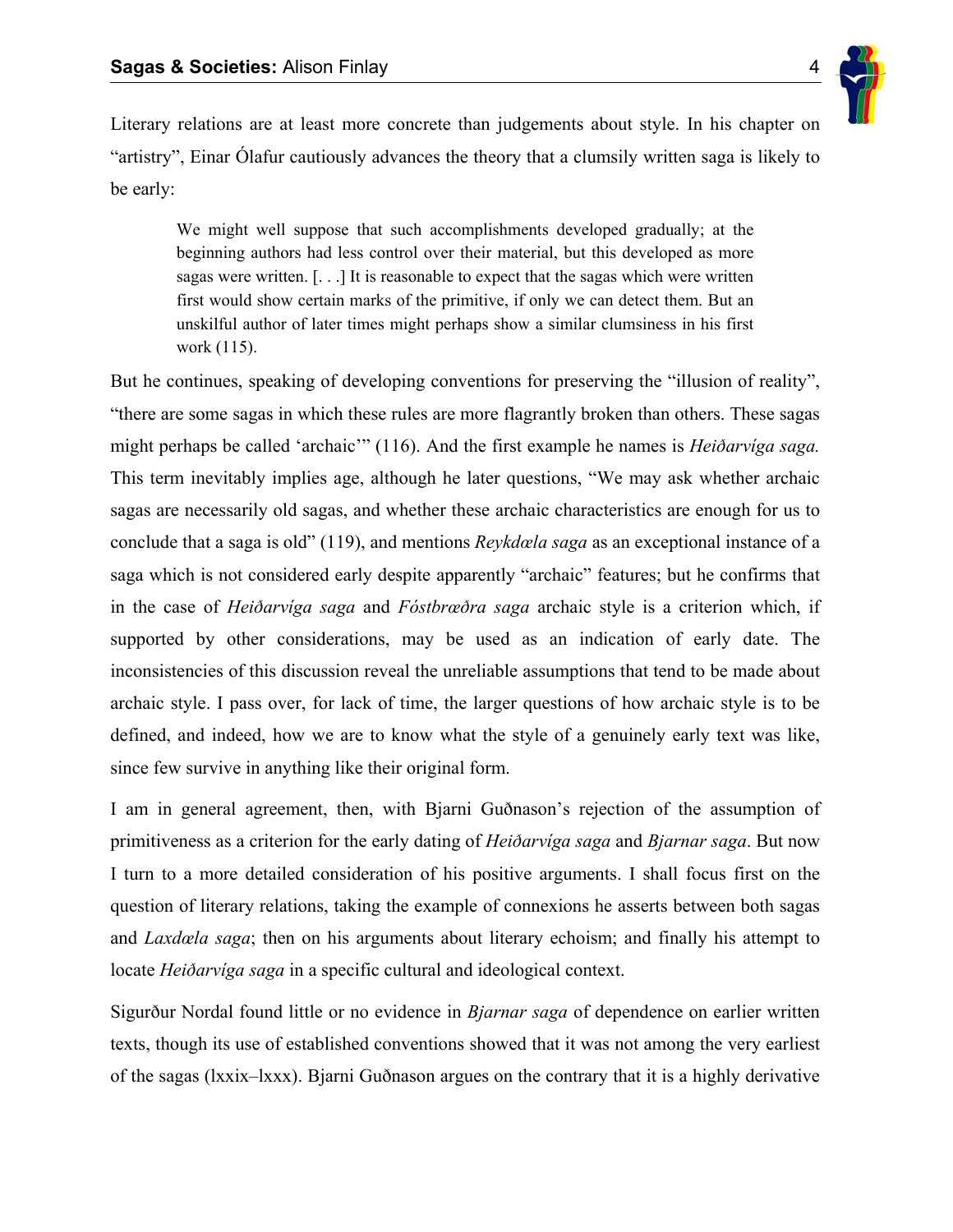

text, its clumsy style attributable to the author's attempts to string together material freely adapted from a wide range of other sagas (1994, 74):

Höfundur Bjarnarsögu seilist eftir yrkisefni til ritheimildar og getur hennar að engu. Hann dregur um leið hulu yfir hana með því að færa aðföngin í nýtt samhengi, sníða hana að söguefni sína og varast líkindi í orðafari. [...] Bjarnarsaga er eins og dauf skuggamynd ritheimilda sinna, og heimildakönnun hennar verður af þeim sökum fólgin í því að greina strjál nöfn og máðar línur á tjaldi, sem er bæði torvelt og tafsamt, eins og glámskyggni fræðimanna í þessum efnum ber með sér.

[The author of *Bjarnar saga* reaches for subject matter in a written source and makes no mention of it. He draws a veil over it by placing the borrowing in a new context, adapting it to the material of his story and preserving the similarity in phrasing. [. . .] *Bjarnar saga* is like a dull mirror-image of its sources, and the investigation of the sources is for these reasons hidden in the discerning of sparse names and faded threads in a tapestry, which is both difficult and belated, as the blindness of scholars in these respects clearly shows.]

Bjarni Guðnason reads the *Bjarnar saga* author's taste for naïve exaggeration of his hero's merits as evidence of literary influence according to an inflationary principle. He instances the similarities between Björn's heroic last stand and that of Kjartan in *Laxdœla saga.* Each is warned by an ominous dream, carries a useless sword, and fights near a large stone; but *Bjarnar saga* exaggerates the situation, since Kjartan is ambushed by nine men, Björn by twenty-four; he also improves on his supposed model by defending himself only with shears (1994, 74). This argument is inconclusive; an equally or more convincing explanation could be that the more adept narrator of *Laxdœla saga* refined the excessive zeal of the earlier *Bjarnar saga.* 

Bjarni Guðnason further argues that Kjartan's loss of the valuable sword bestowed on him by King Óláfr Tryggvason, and use of an inferior weapon in his last fight, was the inspiration for the account, in the parallel scene in *Bjarnar saga*, of the hero's weaponless state, having exchanged his weapons for those of his insignificant cousin Þorfinnr Þvarason. The fact that Kjartan has been deprived of his own weapon by his enemies, whereas Bj<sub>*Q*</sub>rn gives his up voluntarily, is claimed by Bjarni Guðnason as sounder motivation, and therefore evidence that the primary version is that of *Laxdœla saga* (1994, 76–77). The incident is indeed rather awkwardly introduced in *Bjarnar saga* by a multiplicity of explanations for Bjørn's inability to use his own prestigious sword Mæringr – which is parallel to Kjartan's weapon in being,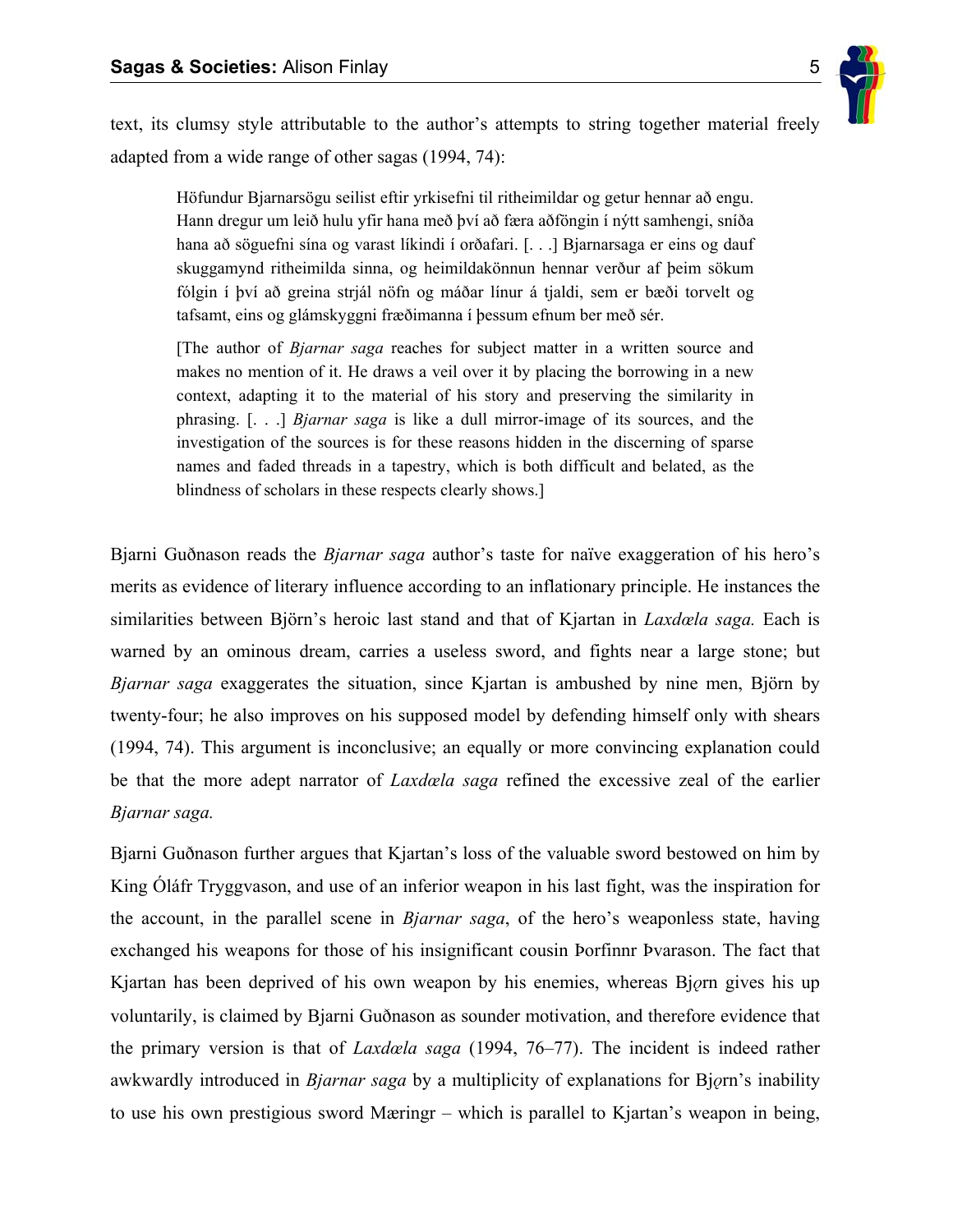

according to the account of *Óláfs saga helga*, the gift of a missionary king (Johnsen and Jón Helgason 2: 766). On the one hand it is said that Bj<sub>Q</sub>rn has exchanged swords with his cousin, and on the other that his father has borrowed his weapons; a further complication is a verse in which the hero represents himself as carrying "sverð mitt" as he goes into battle (Nordal 197– 98). These signs of confusion indicate a multiplicity of divergent, probably oral, sources behind the saga's account, rather than literary borrowing. Further overt evidence for multiple sources relating to Bjorn's weaponless state is the author's comment, after the account of Bjorn's killing of a man with the point of his shield, "en sumir menn segja at hann legði hann með s $\alpha$ xunum til bana" (201), that is, that he did the killing with the shears he was carrying for trimming horses' manes.

It is often difficult, in a case of shared narrative material, to determine which text has influenced the other. But in the case of the motif of the borrowed sword, the similarity may well come down to an archetype so common in oral tradition as to make a search for literary influences pointless. The theme of the borrowed sword which fails the hero in need has parallels, not only within the *Íslendingasögur* (*Kormáks saga*, *Droplaugarsona saga*), but throughout Germanic heroic literature. A famous example is in *Beowulf*, where Unferð bestows Hrunting on Beowulf as the hero prepares for his underwater assault on Grendel's mother. The hero – like B<sub>l</sub><sub>Q</sub><sub>rn</sub> – is lent an ultimately useless sword by a lesser man; Beowulf like Bjorn, but unlike Kjartan, relinquishes his sword voluntarily. The loan is elaborated into an exchange of weapons, since Beowulf offers his own sword to Unferð in case he is not able to return with Hrunting (lines 1488–90). The motif has been examined in Icelandic literature by Peter Jörgensen, who has found parallels between the loan or gift of a useless sword in *Beowulf* and the *fornaldarsögur*.

In *Beowulf* and in *Bjarnar saga*, the relationship between a sword and its owner or user is an index of the quality of a fighting man; Unferð lends his sword to "selra sweordfreca" ('a better swordsman'), and the mismatch between man and weapon in the saga is signalled by the hero's words, "Illt sverð á hér góðr drengr" (Nordal 199) [here a good man has a bad sword]. The authors of *Laxdœla saga* and *Bjarnar saga* were probably both, in different ways, exploiting a resonance in the idea of the sword as index of its owner's quality which comes from outside the context of the saga itself. In both cases the theme expresses loss and frustration. In *Bjarnar saga* the point is not, as in *Beowulf*, to make a comparison between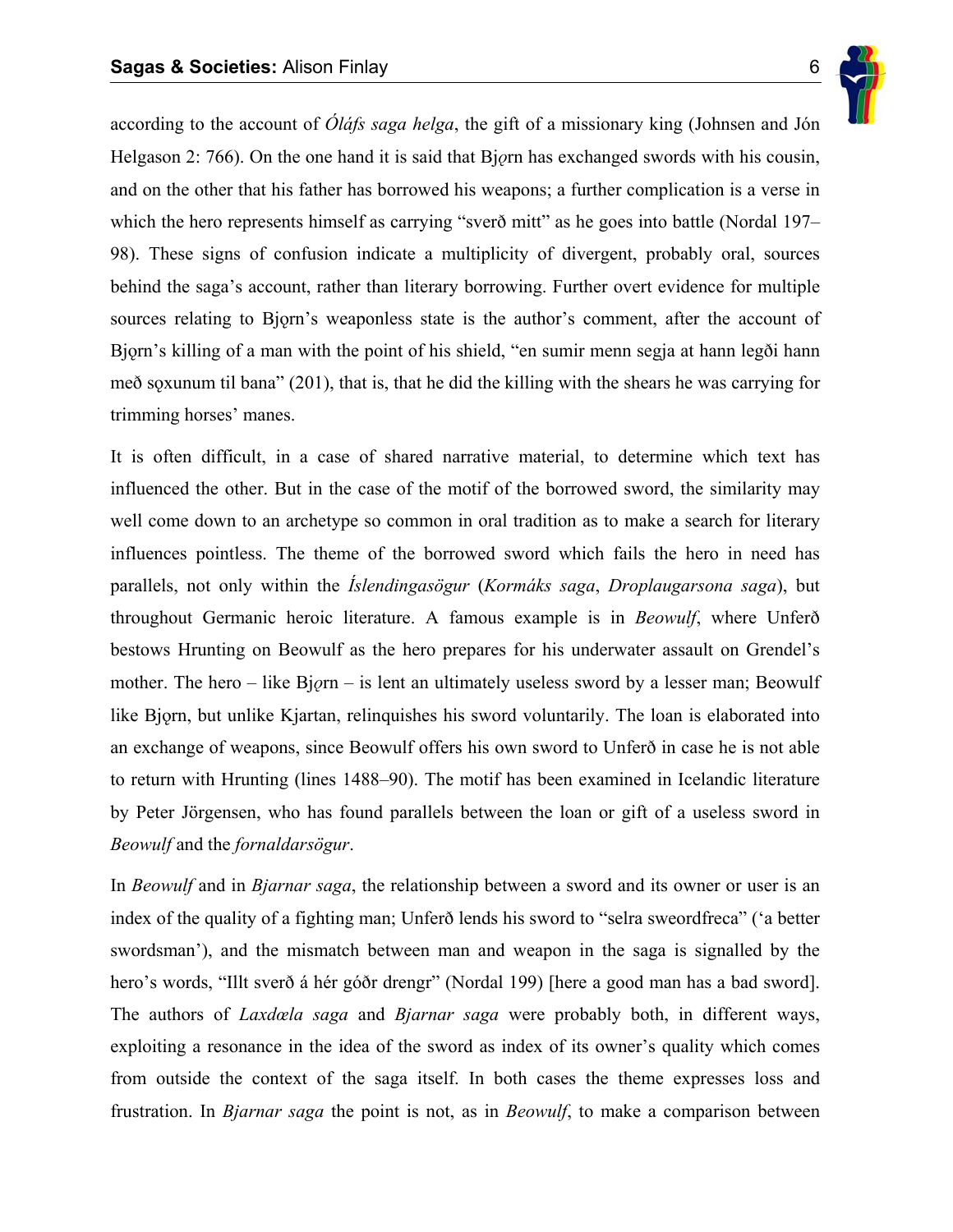

men, since the owner of the "bad sword" is the cipher Þorfinnr Þvarason; rather it emphasizes the hero's loneliness and extremity in his last fight, deserted even by his own sword. In *Laxdœla saga* the loss of the "good" sword is the counterpart of the disappearance of the precious headdress; both are symbolic of the marriage that never happened between Guðrún and Kjartan. Alternatively, it could be seen to represent the former friendship between Kjartan and Bolli, rejected by Kjartan once it is shown to be flawed. The fact that the theme is put to different uses in the two sagas does not rule out borrowing. But a theme that was resonant throughout Germanic culture and probably other warrior societies as well could well crop up independently in quite separate texts, and would very likely be current in oral stories that might never achieve written status. Its antiquity does not automatically define a saga in which it appears as old, and the greater clumsiness with which the author of *Bjarnar saga* integrates it into his text indicates only that he was less adept than the author of *Laxdœla saga*.

A similar criticism applies to Bjarni Guðnason's claim (1993, 66–91) that the episode in *Heidarvíga saga* in which Þuríðr, mother of Barði Guðmundarson, incites her sons to avenge their brother's death is derivative of the egging of Þorgerðr, mother of Kjartan in *Laxdœla saga*, of her sons to avenge Kjartan's death. The female inciter is such a familiar presence in both edda and saga, "a stock figure" in David Evans's words, that we must be cautious about assuming direct literary influence. A consideration in favour of a connection between the two episodes is the familial link between the two inciters; Þuríðr is the daughter of Þorgerðr, as *Laxdœla saga* makes clear (*Heiðarvíga saga* gives no details of Þuríðr's family), and both may owe their bloodthirstiness to their kinship with Egill Skalla-Grímsson, whom Þuríðr invokes in her rebuke to her sons: "eigi myndi svá gera Egill, móðurfaðir yðvarr, ok er illt at eiga dáðlausa sonu" (Einar Ólafur Sveinsson 1934, 162) [Egill, your mother's father, would not have behaved like that, and it is a bad thing to have spineless sons]. In both sagas the mother insists on accompanying her sons on their mission of vengeance. Again the argument depends on the seemingly better integration of the episode into *Laxdœla saga*. Þorgerðr's egging is necessary to move the story forward, since it is the spur that prompts her sons to take revenge. They are caught up in the complex web of family loyalties constructed by the saga; to sting them into overriding the peaceable instincts of their father, and moreover into attacking their cousin and foster-brother Bolli, Þorgerðr takes the extreme and unfeminine course of riding with them, "því at ek veit gørst um yðr sonu mína, at þurfi þér brýningina" (164) [for I know this very well about you, my sons, that there is a need to whet you]. The similar words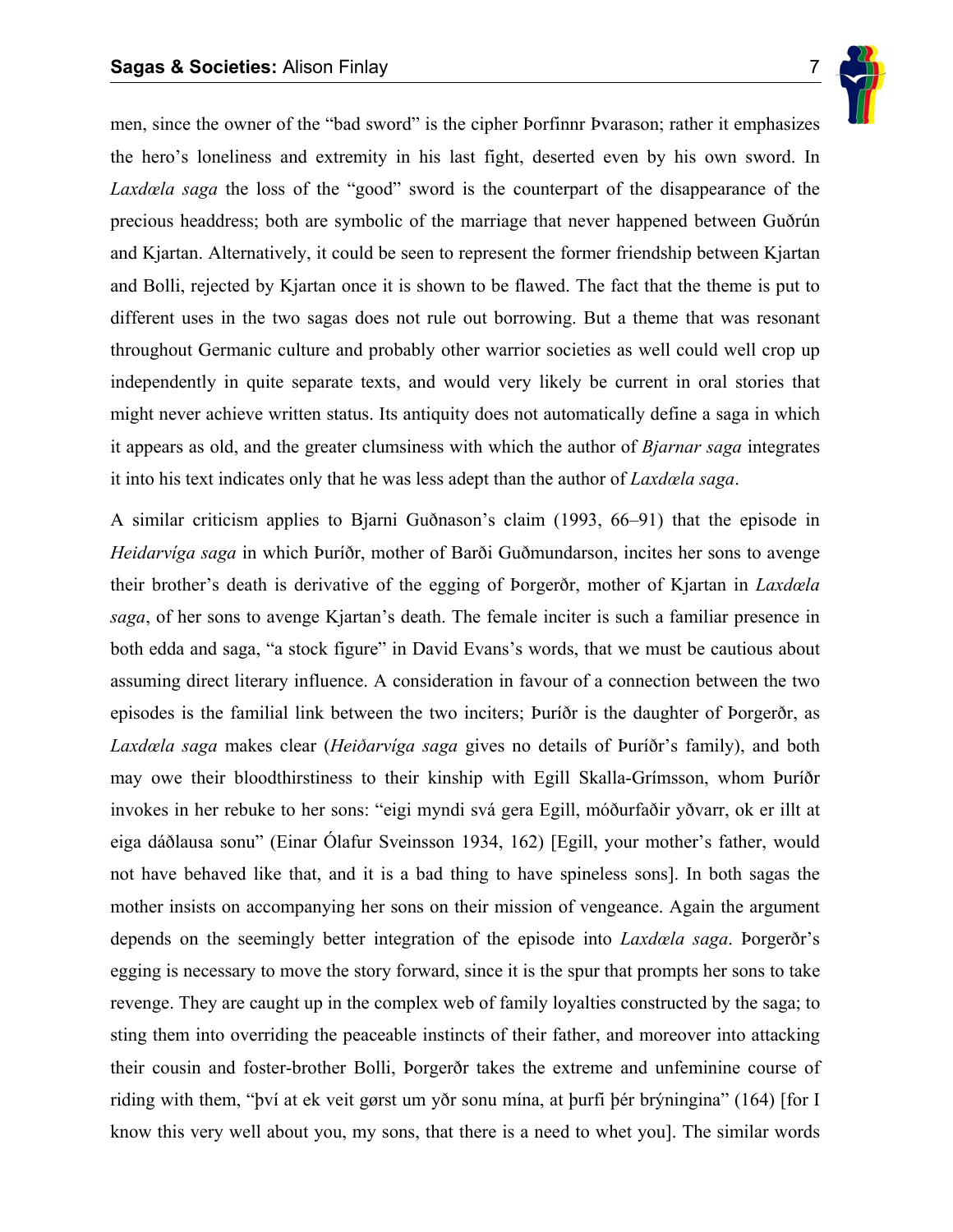

of Þuríðr as she accompanies her sons on their journey, "fyrir því at eigi skal skorta til áeggjun, fyrir því at þess þarf við" (Nordal 279) [because there must be no shortage of urging, for there is a need for it], are less well motivated. In *Heiðarvíga saga* the whetting scene is logically redundant, for it takes place on the very eve of a revenge expedition that has been steadfastly planned over a long narrative sequence. Bjarni Guðnason acknowledges that its function is in fact not strictly that of the conventional whetting: "Það er [. . .] eftirtektarvert, að eggjun Þuríðar er í raun og veru herhvöt mælt fyrir fylktu liði en ekki venjuleg frýja" (1993, 81) [It is noteworthy that Þuríðr's whetting is in fact an urging to battle spoken before a marshalled army, not a customary challenge]. Þuríðr's words, in his opinion, "eru ekki felld að innviðum Heiðarvígasögu, heldur eru þau að öllum líkindum eftirlíking af ummælum Þorgerðar, móður hennar" (82) [are not fitted to the framework of *Heiðarvíga saga*, rather they are in all probability an imitation of the speech of her mother Þorgerðr]. The only verbal similarity in the two declarations, however, is the repetition of *þarf/þurfi*, and literary borrowing is hardly necessary to explain the coincidence that the inciter in each case is convinced of the need for her intervention. Whereas Þorgerðr's belief is ratified by her sons' acting on her word, the unseating of Þuríðr, like the redundancy of her egging, shows her to be out of step with the predominant, male, direction of events in the saga.

But Bjarni Guðnason's argument here is not just about literary priority, but an essential plank in his contention that the saga, rather than being an "erindislaust athafnasaga hefnda og víga" (31) [an action-story of vengeance and slayings, without a message], represents a concealed attack on the destructive values of the heathen past, which still informed the violence of the Sturlung Age (and therefore must date from much later than the early 1200s). He sees parody in the treatment of Þuríðr, who is referred to dismissively as *kerling,* in contrast to *Laxdœla saga*'s positive presentation of Þorgerðr*.* This does seem the only way to read the burlesque sequel in *Heiðarvíga saga*, but Bjarni Guðnason interprets its purpose as symbolic. In the words of Theodore M. Andersson, "[. . .] condemnation is reinforced when, in the following episode, Þuríðr is disgraced by her sons, who arrange to loosen her saddle girth so that she tumbles unceremoniously into a brook. Her unregenerate spirit literally takes a fall." Andersson adds, "A minor problem in this interpretation is that her dull-witted companion, who has no other part in the saga, suffers the same fall" (1995, 451).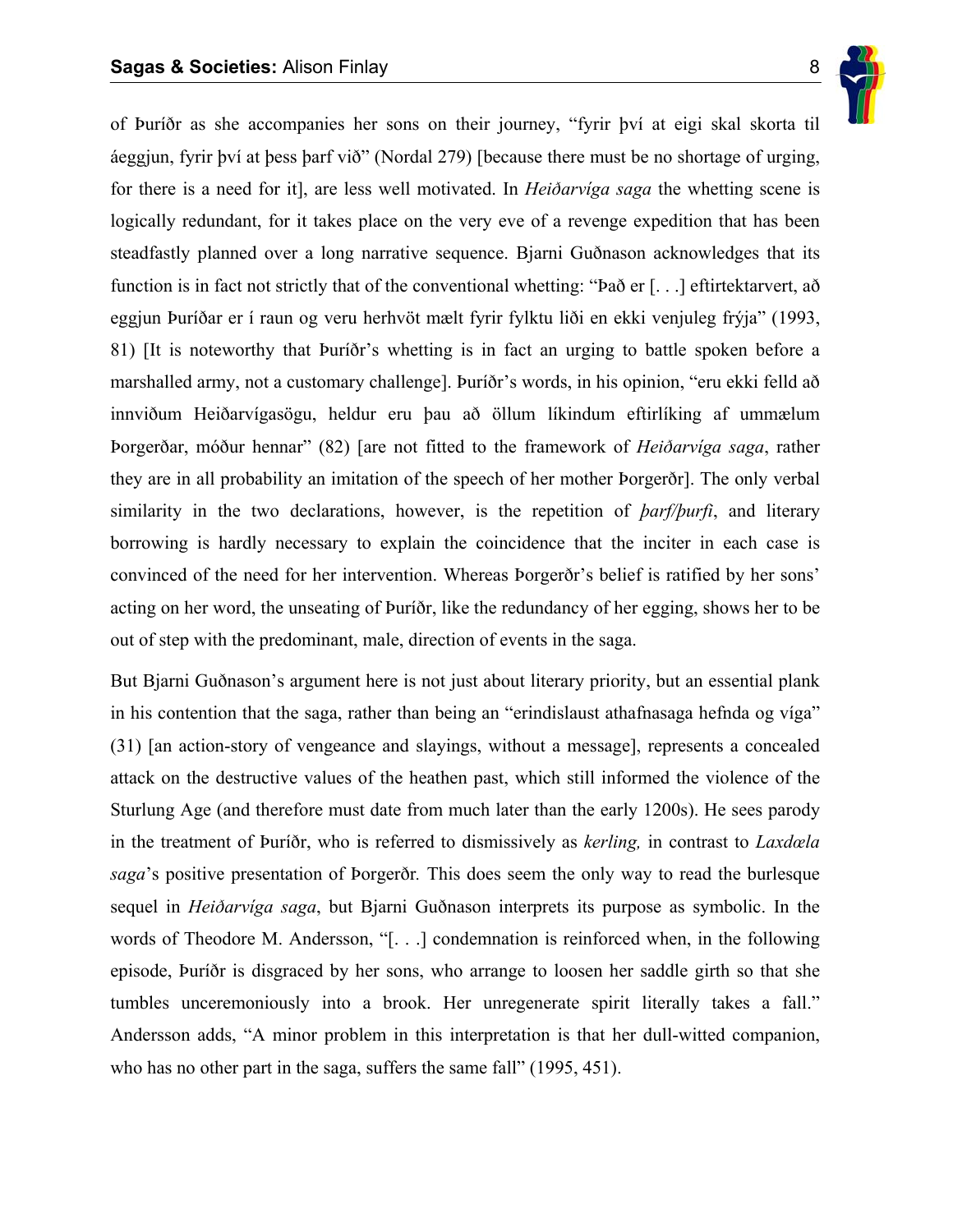

This is not the only awkwardness in Bjarni Guðnason's explanation. I would rather see the comic embarrassment of the sons at being accompanied by their tutelary relative – "Þetta horfir til óefnis, er hon er á ferð komin, ok mætti vér þess vel án vera" (Nordal 278) [It looks like getting complicated now she has come on the journey, and we could well do without it  $\vert$  – as a conservative reinforcement of the rhetoric of honour expressed in the classic way by both mothers. There is shame in having to be urged to revenge by a woman; the hero and his brothers graphically demonstrate that they have reached an appropriately heroic state of mind through the bizarre unseating of Þuríðr. The insecurity of the humour is in line with its uncertainty of tone throughout.

Even less convincing is Bjarni Guðnason's detection in both *Bjarnar saga* and *Heiðarvíga saga* of extensive literary echoism in personal names. Thus in *Bjarnar saga*, the name of the minor villain Kálfr illviti is supposed to allude to *Óláfs saga helga*, in which the king is brought down by an army of farmers led by Kálfr Árnason, of whom it is said that when he speaks well "þá er hann ráðinn til at gera illa" (Bjarni Aðalbjarnarson 378) [then he is determined to do evil]. This is adduced as part and parcel of the author's habit of cobbling together allusions from other texts: "Ljósin í heimildarmyrkrinu eru *Kálfsnafnið* og auknefnið *illviti.* Kálfr illviti er gott sýnidæmi um, hvernig höfundur fer yfirleitt með tilföng sín" (Bjarni Guðnason 1994, 74) [What illuminates the obscurity of the sources is the name *Kálfr* and the nickname *illviti*. Kálfr illviti is a good example of how the author deals with his borrowings overall]. Bjarni implies that Kálfr's name and characterization are derived from *Heimskringla*  itself, although as he himself acknowledges, the casting of Kálfr Árnason in the role of Judas figure clearly pre-dates Snorri (Fidjestøl (1997 [1990], 186). Apart from the coincidence of names and of the extremely common word *illr*, the analogy is not close; it is not Kálfr but the conniving villain of *Bjarnar saga*, Þórðr Kolbeinsson, to whom the commonplace "Því flára mun Þórðr hyggja, sem hann talar sléttara" is applied (Nordal 138) [the more smoothly Þórðr talks, the more falsely he will be thinking]. And although it is true that Kálfr illviti is "furðu rótlaus í sögunni" (Bjarni Guðnason 1994, 73) [strangely without roots in the saga], there is some hinterland to the character, which argues against his being the author's invention.

As far as *Bjarnar saga* is concerned, Bjarni Guðnason represents this free association of literary echoes, which he dubs "kálfarnir" after this example, as no more than further evidence of the author's magpie recycling of earlier sources to create a fictional text. But the symbolism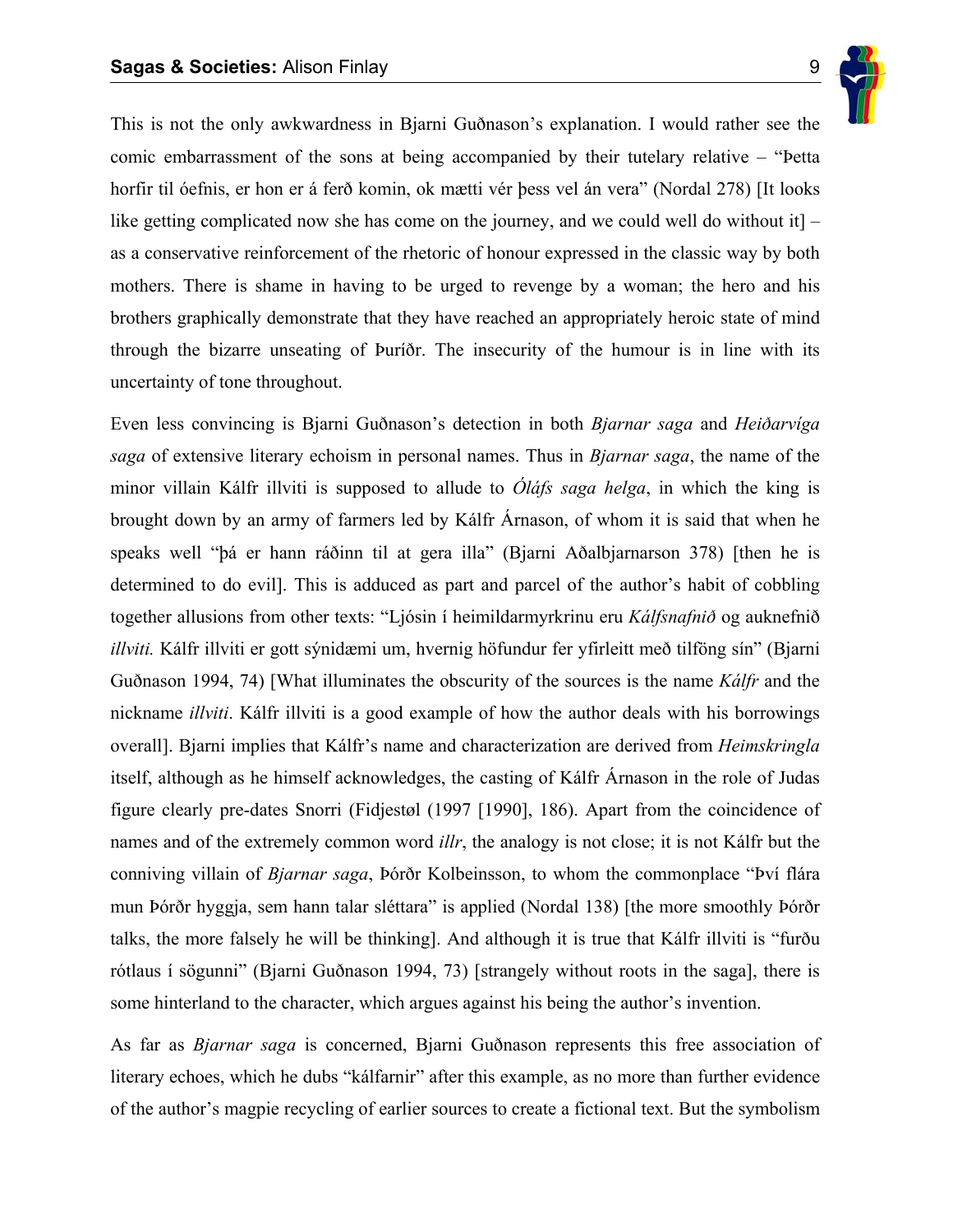

read into names is fundamental to his allegorical reading of *Heiðarvíga saga*: "Menn ná ekki langt í túlkun Heiðarvígasögu án þess að skilja nöfnin táknrænum skilningi" (1993, 258) [One will not get far with the interpretation of *Heiðarvíga saga* without interpreting the names symbolically]. Thus the dark forces of unregenerate heathenism and the culture of revenge are alluded to in the name *Barði* "sá sem ber" (151–52) [he who fights], as well as the more obvious *Víga-Stýrr*; the name of the bloodthirsty Þúríðr, evolved from \*Þór-ríðr, aligns her with the god Þórr, and her tumble into the stream echoes the story in *Snorra Edda* of Þórr's struggle in the river Vimur (87–89). By contrast, the name of Þórr has been expunged from the name of the more peaceable Gestr, named Þorgestr in some other sources, to bring into prominence the significance of Gestr as a name for Christ, a guest among men on earth. David Evans sensibly points out that "the number of Icelanders in the sagas with *Þór-* as the first element in their names must be at least 1500, and they cannot all have been champions of paganism; Þórlákr inn helgi was not" (364), a caveat that highlights the subjectivity of this method of interpretation.

 There is little evidence for the significance invested by Bjarni Guðnason in personal names in either saga. True, the name of the hero of *Bjarnar saga* gives rise to an elaborate punning metaphor of bear-hunting, and Kálfr's exclamation, "ek veiða nú þann bj*orn er vér vildum allir* veiða" (Nordal 199) [now I am hunting the bear that we all want to hunt] is linked by Bjarni Guðnason to a similar use of animal puns in *Óláfs saga helga.* But this explicit example is different from the covert symbolism claimed by Bjarni Guðnason as support for his reading of the moral message of *Heiðarvíga saga.* As David Evans observes, "As so often nowadays when scholars espy hidden religious symbolism and spiritual messages in works seemingly secular, one wonders just why the writer had taken such care to hide his important message" (363).

While there is no space here to consider all of Bjarni Guðnason's extensive and detailed arguments, my analysis of two of his main techniques of analysis demonstrates that an allegorical reading of *Heiðarvíga saga* cannot be sustained. The suggestion that the ridiculing of Þuríðr constitutes a critique of the ethics of the feud has been challenged above, as have the negative connotations of the names Barði and Þuríðr. But even if the work could be accepted as a moralising tract denouncing pagan values, what evidence is there that this moralising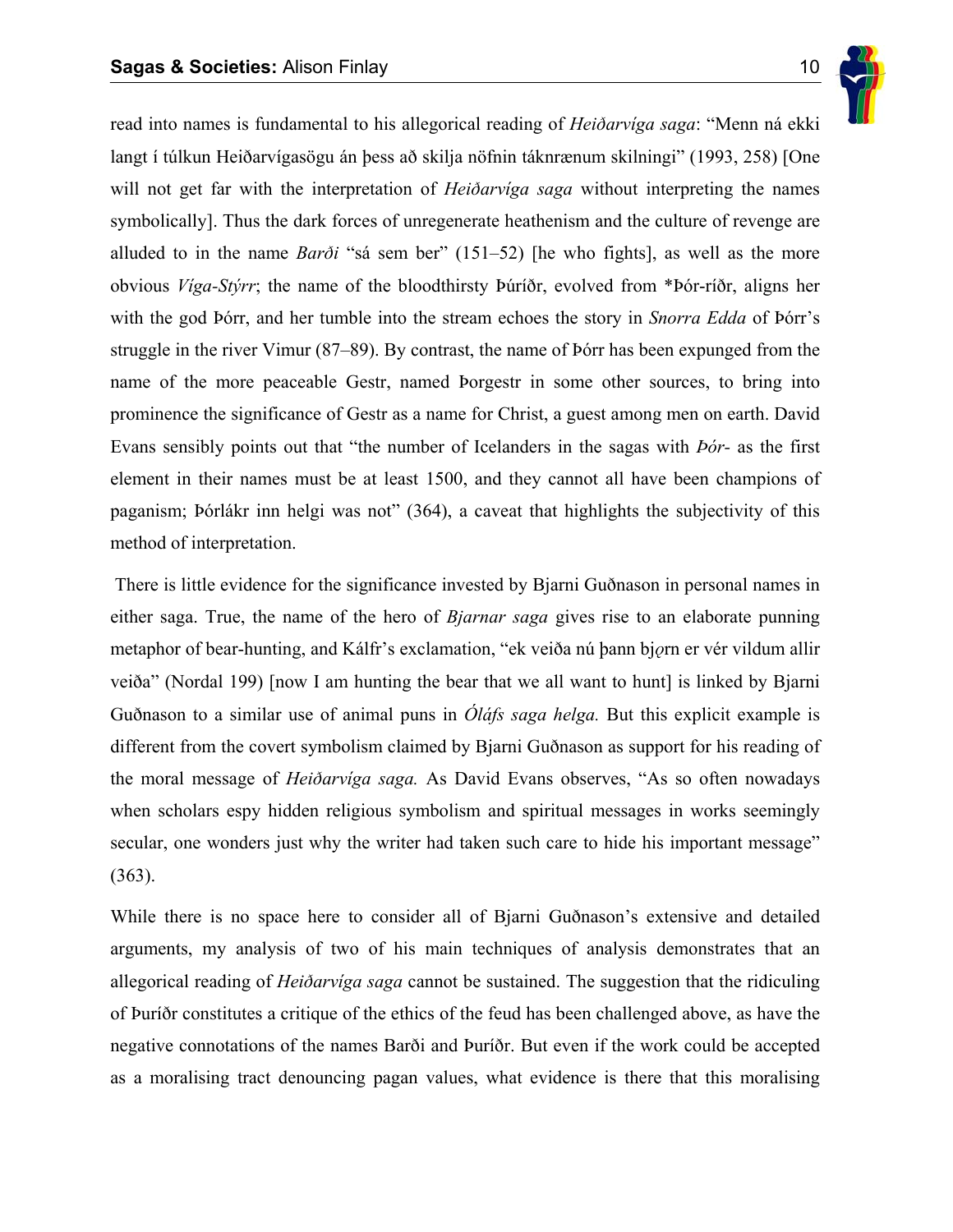

fervour is a more likely phenomenon at the end than at the beginning of the thirteenth century? Bjarni Guðnason outlines a three-fold ideological time-scheme:

Víga-Styrr represents the old times and heathen values while Barði is the champion of contemporary times, believing excessively in his own might and main at the expense of God's tenets. The third phase is expressed in the author's vision of a world without warfare or violence, a mirage of a world where peace prevails (1993, 281).

(No major character can be found to exemplify the third stage, though elsewhere Bjarni (?Bj*†*rn, Barði) represents Gestr, unconvincingly, as a figure of Christ Not only is the message difficult to tease out, but there is in fact nothing about it more appropriate to the period after 1260 than to the early part of the century.)

My discussion of *Bjarnar saga Hítdœlakappa* shows that themes concentrated in the climactic scene of Bj†rn's last battle are more likely to have their origin in oral tradition than in literary dependence on other sagas. While it is notoriously difficult to prove that this has been the case, it must be taken into account as a probability in the case of highly traditional themes that can be shown to be ubiquitous not only in the sagas, but in other Germanic literatures; this applies to themes such as the hero's borrowed sword, the hero's fighting unarmed and (in *Heiðarvíga saga*) the inciting female, and could also be argued in the case of a parallel Bjarni Guðnason perceives with *Njáls saga* and *Hallfreðar saga*, of a fight taking place from either side of a river (1994, 82). There are many indications in *Bjarnar saga* of the development of the narrative from earlier sources, written or oral: the reference in the saga to an account of Björn by Runólfr Dagsson (probably more correctly Dálksson); the chapter about Bjorn's dealings with King Óláfr, possibly derived from Runólfr's account, in a version of *Óláfs saga helga*; the mention of an alternative version of his killing (see above, (page6)); and, not least, the verses cited in the saga, many of which can be shown to be independent of the saga prose.

If the case for literary dependence in these two sagas is dismissed, the arguments for their late dating also dissolve. But this does not automatically confirm the traditional view of their "archaic" status. An absence of dependence on other literary texts is one consideration that may point towards an early date, but is not decisive. The accompanying criterion of unsophisticated narrative style, characteristic of both texts, may also be an indication of authors working outside an established, more learned tradition, rather than in its vanguard. The indications of the influence of oral tradition might appear to suggest an early date, but there is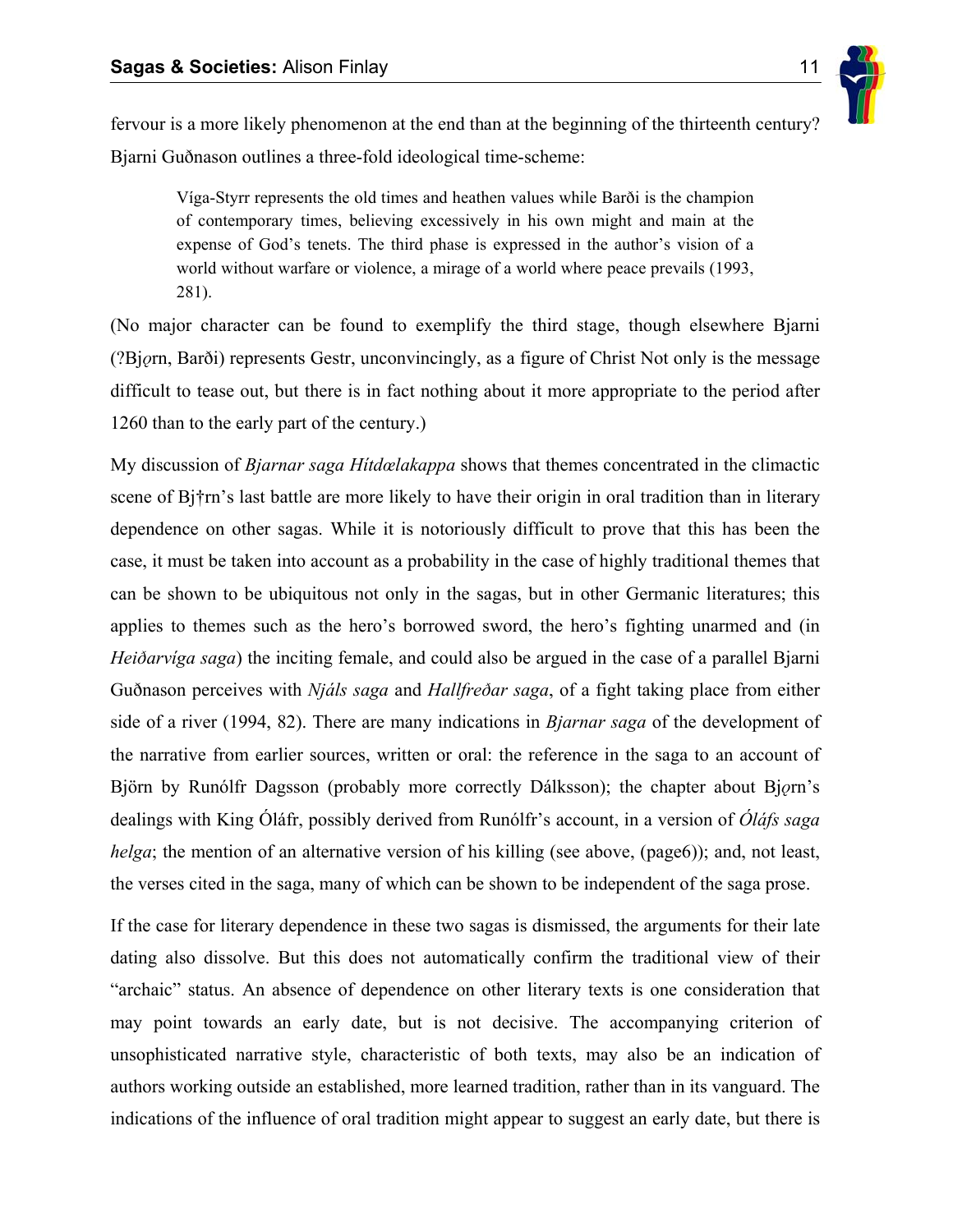

no reason to suppose that oral narratives did not continue to flourish throughout the time of writing of the sagas. If Bjarni Guðnason fails to convince of the specific datings he argues for, his work has the negative virtue of helping to cut these sagas loose from conventional assumptions of their early date. It remains for further and more detailed investigations of possibly archaic word forms and stylistic features, and in particular the ways in which the development of written narrative from oral traditions might work, to provide a more convincing picture of the genesis of these texts.

## **NOTES**

<sup>1</sup> I am grateful to the British Academy for an Overseas Conference Grant that enabled me to attend the *Sagas and Societies* conference in Borgarnes in September 2002.

## WORKS CITED

- Andersson, Theodore M. "Kings' Sagas (*Konungasögur*)". *Old Norse-Icelandic Literature: A Critical Guide.* Ed. Carol J. Clover and John Lindow. (= *Islandica* 45) Ithaca and London: Cornell University Press, 1985. 197–238.
- ---. Rev. *of Túlkun Heiðarvígasögu*. By Bjarni Guðnason. *Journal of English and Germanic Philology* 94 (1995): 449–52.
- Bjarni Aðalbjarnarson. *Heimskringla* II. (= Íslenzk fornrit 27). Reykjavík: Hið íslenzka fornritafélag, 1945.
- Bjarni Guðnason. *Túlkun Heiðarvígasögu.* (= Studia Islandica 50). Reykjavík: Bókmenntafræðistofnun Háskóla Íslands, 1993.
- ---. "Aldur og einkenni Bjarnarsögu Hítdælakappa". *Sagnaþing helgað Jónasi Kristjánssyni sjötugum 10. apríl 1994*. Ed. Gísli Sigurðsson, Guðrún Kvaran and Sigurgeir Steingrímsson. Reykjavík: Hið íslenska bókmenntafélag, 1994. 69–86.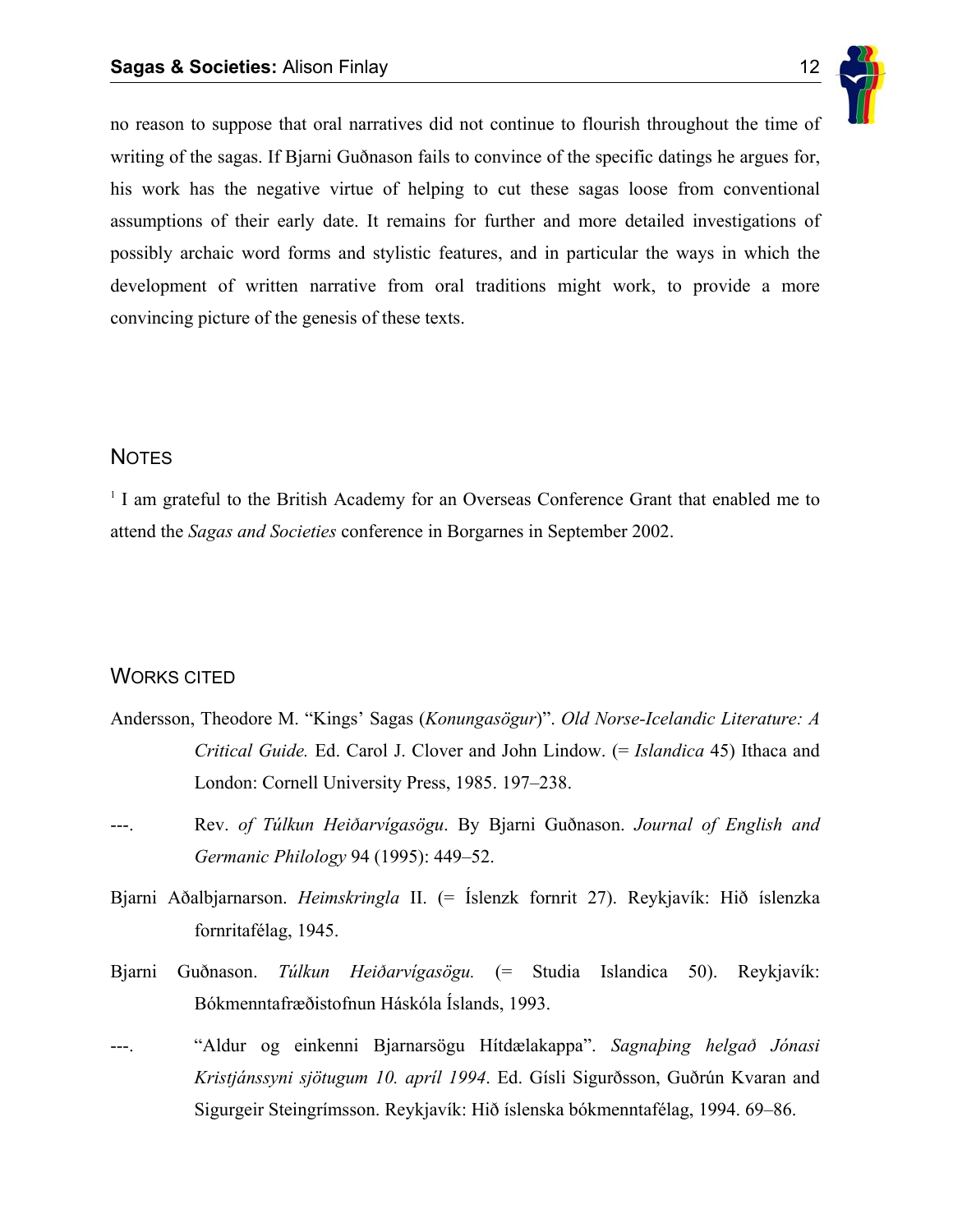

- Böðvar Guðmundsson et al., eds. *Íslensk bókmennta saga* II*.* Reykjavík: Mál og menning, 1993.
- Einar Ólafur Sveinsson, ed. *Laxdœla saga*. (= Íslenzk fornrit 5). Reykjavík: Hið Íslenzka fornritafélag, 1934.
- Dating the Icelandic Sagas: An Essay in Method. London: The Viking Society for Northern Research, 1958.
- Evans, D. A. H. Rev. of *Túlkun Heiðarvígasögu*. By Bjarni Guðnason. *Saga-Book* 24 (1994– 97): 361–65.
- Fidjestøl, Bjarne. "European and native tradition in *Óláfs saga helga*". Bjarne Fidjestøl, *Selected Papers.* Ed. Odd Einar Haugen and Else Mundal. (= The Viking Collection 9). Odense University Press, 1997. 184–200. (Rpt. of "Europäische und einheimische Tradition in der Saga vom Heiligen Olaf". *Skandinavistik* 20 (1990): 81–94.)
- Finlay, Alison, trans. *The Saga of Bjorn, Champion of the Men of Hitardale.* Enfield Lock: Hisarlik Press, 2000.
- Hofmann, Dietrich. "Reykdœla saga und mündliche Überlieferung". *Skandinavistik* 2 (1972): 1–26.
- Johnsen, Oscar Albert, and Jón Helgason, eds. *Saga Óláfs konungs hins helga. Den store saga om Olav den hellige efter Pergametnhåndskrift i Kungliga Biblioteket i Stockholm nr. 2 4to, med varanter fra andre håndskrifter.* 2 vols. Oslo: Jacob Dybwad, 1930– 41.
- Jorgensen, Peter. "The gift of the useless weapon in Beowulf and the Icelandic sagas". *Arkiv för nordisk filologi* 94 (1979): 82–90.
- Jónas Kristjánsson. *Um Fóstbræðrasögu.* Reykjavík: Stofnun Árna Magnússonar, 1972.
- Nordal, Sigurður, ed. *Borgfirðinga sögur.* Íslenzk fornrit 3. Reykjavík: Hið Íslenzka fornritafélag. 1938.
- Vésteinn Ólason. *Dialogues with the Viking Age: Narration and Representation in the Sagas of the Icelanders.* Trans. Andrew Wawn. Reykjavík: Heimskringla, 1998.